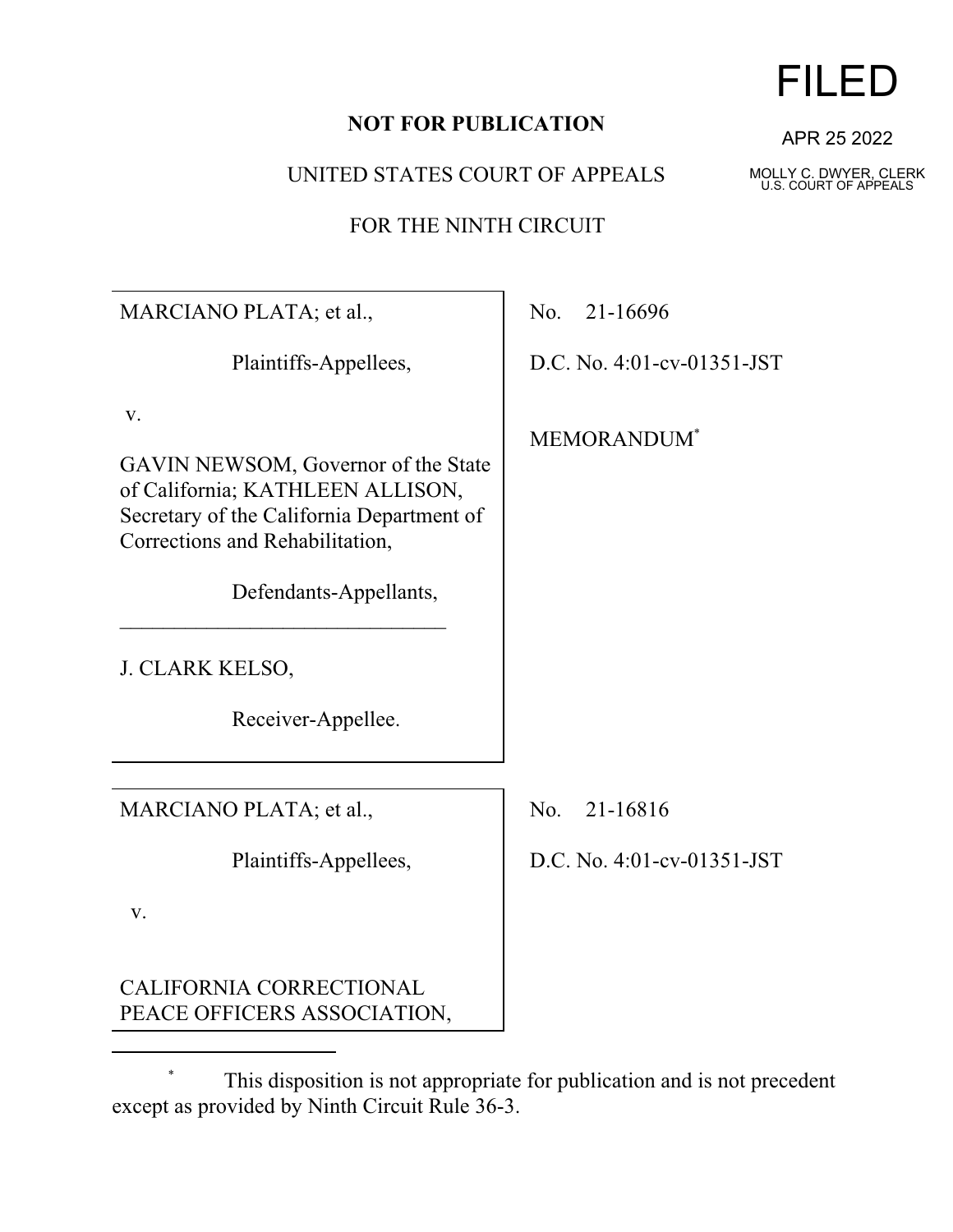Intervenor-Appellant,

and

 GAVIN NEWSOM, Governor of the State of California; KATHLEEN ALLISON, Secretary of the California Department of Corrections and Rehabilitation,

Defendants,

------------------------------

J. CLARK KELSO,

Receiver-Appellee.

Appeal from the United States District Court for the Northern District of California Jon S. Tigar, District Judge, Presiding

Argued and Submitted March 15, 2022 San Francisco, California

Before: CHRISTEN and BRESS, Circuit Judges, and FEINERMAN,\*\* District Judge.

Defendants and Intervenor appeal the district court's orders adopting, and

setting a deadline to implement, the court-appointed Receiver's recommendation

that California prison officials enact a mandatory COVID-19 vaccination policy

<sup>\*\*</sup> The Honorable Gary Feinerman, United States District Judge for the Northern District of Illinois, sitting by designation.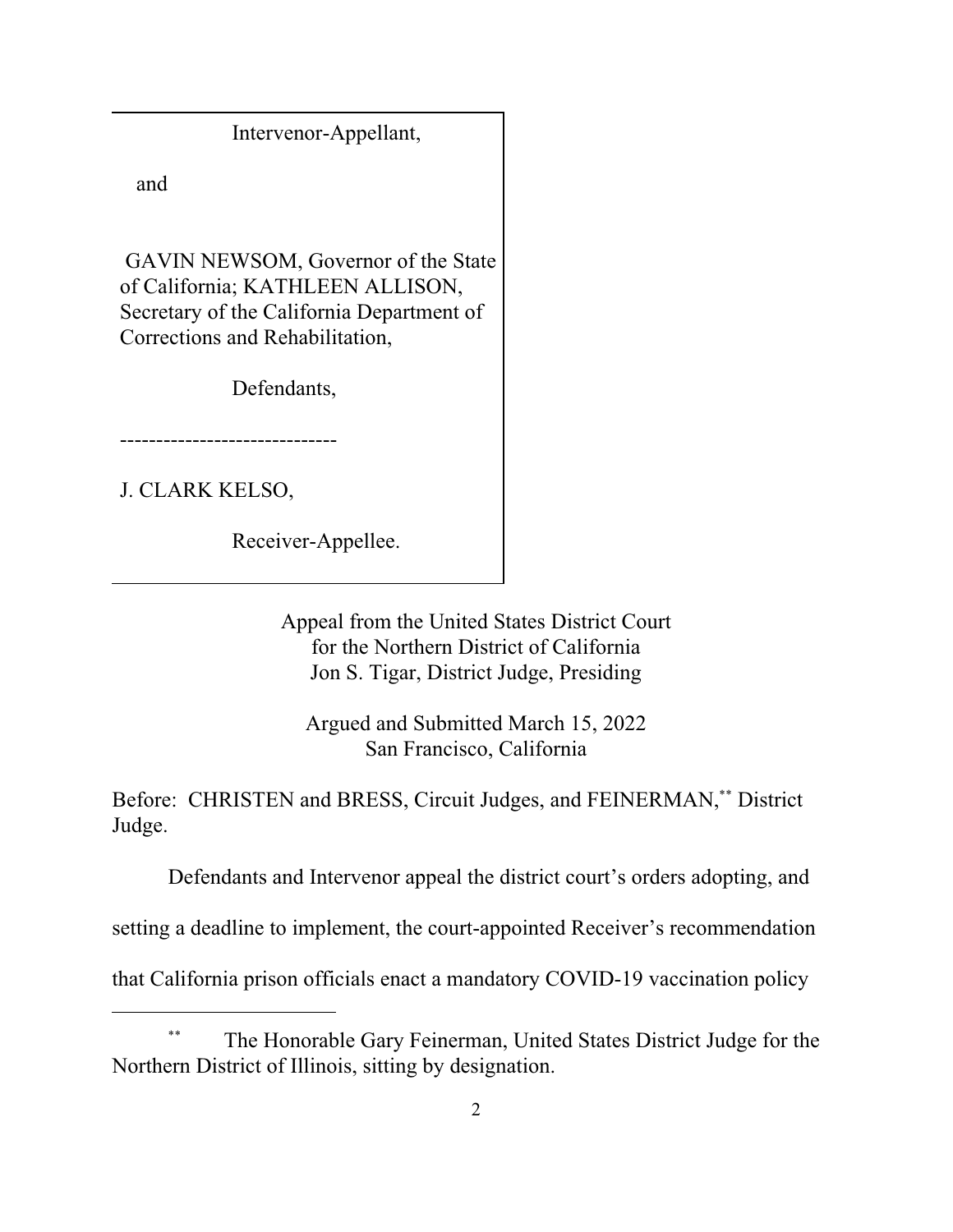requiring workers who regularly access California Department of Corrections and Rehabilitation (CDCR) facilities be vaccinated (except in cases of medical or religious exemptions). Defendants and Intervenor argue the district court erred by ruling that CDCR acted with deliberate indifference by failing to require all staff members to vaccinate, and that the district court failed to narrowly tailor its remedy pursuant to the Prison Litigation Reform Act (PLRA). We have jurisdiction pursuant to 28 U.S.C. § 1292(a)(1), and we vacate the district court's orders. Because the parties are familiar with the facts, we recite only those necessary to decide this appeal.

Defendants and Intervenor argue that CDCR did not act with deliberate indifference by requiring only workers in healthcare settings, and not all prison workers (subject to exemptions), to be vaccinated statewide. The parties dispute whether we review the district court's determination of deliberate indifference de novo or for abuse of discretion, but we conclude Plaintiffs failed to show deliberate indifference under either standard.

To establish an Eighth Amendment violation based on a failure to prevent harm, the inmate must make both an objective showing that he is incarcerated under conditions posing a substantial risk of serious harm, *Lemire v. Cal. Dep't of Corrs. & Rehab*., 726 F.3d 1062, 1074 (9th Cir. 2013), and a subjective showing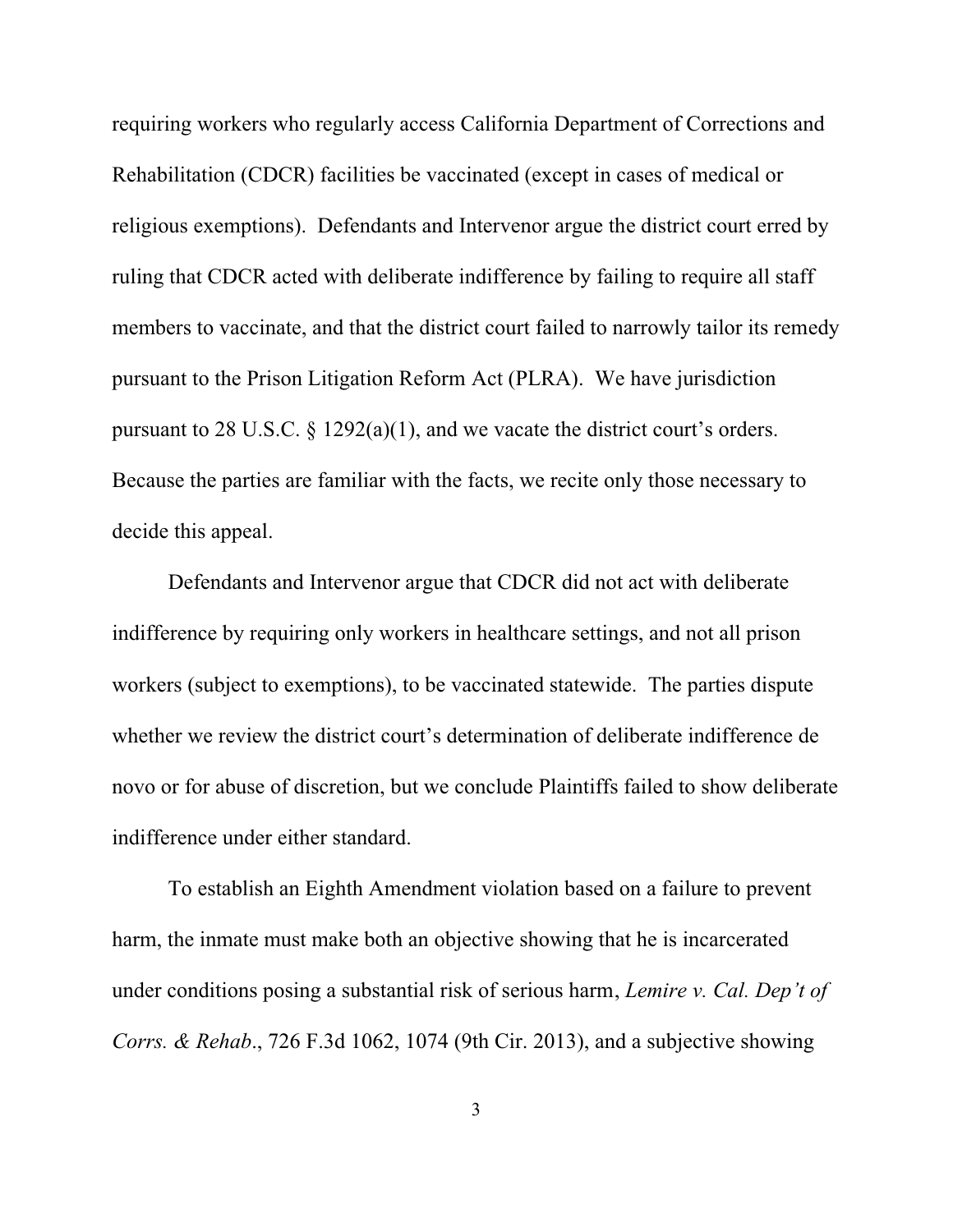that the defendants demonstrated "'deliberate indifference' to inmate health or safety," *Farmer v. Brennan*, 511 U.S. 825, 834 (1994). "Deliberate indifference is a high legal standard." *Toguchi v. Chung*, 391 F.3d 1051, 1060 (9th Cir. 2004). For a successful showing of deliberate indifference, the defendant must provide medically unacceptable care in conscious disregard of an excessive risk to the plaintiff's health. *Edmo v. Corizon, Inc.*, 935 F.3d 757, 786 (9th Cir. 2019) (quoting *Hamby v. Hammond*, 821 F.3d 1085, 1092 (9th Cir. 2016)). Disagreements about the best medical course of action do not meet the deliberate indifference standard, nor does negligence or malpractice. *Toguchi*, 391 F.3d at 1057–58, 1060; *see also Hamby*, 821 F.3d at 1092 (9th Cir. 2016).

We conclude that CDCR's COVID-19 vaccination policy was not deliberately indifferent because the agency took significant action to address the health risks posed by COVID-19, including making vaccines and booster doses available to prisoners and correctional staff, enacting policies to encourage and facilitate staff and prisoner vaccination, requiring staff to wear personal protective equipment, and ensuring unvaccinated staff members regularly test for COVID-19. Defendants also employed other widely accepted mitigation measures to reduce the risk of prisoners contracting COVID-19, including symptom screening for all individuals entering the prisons; enhanced cleaning in the facilities; adopting an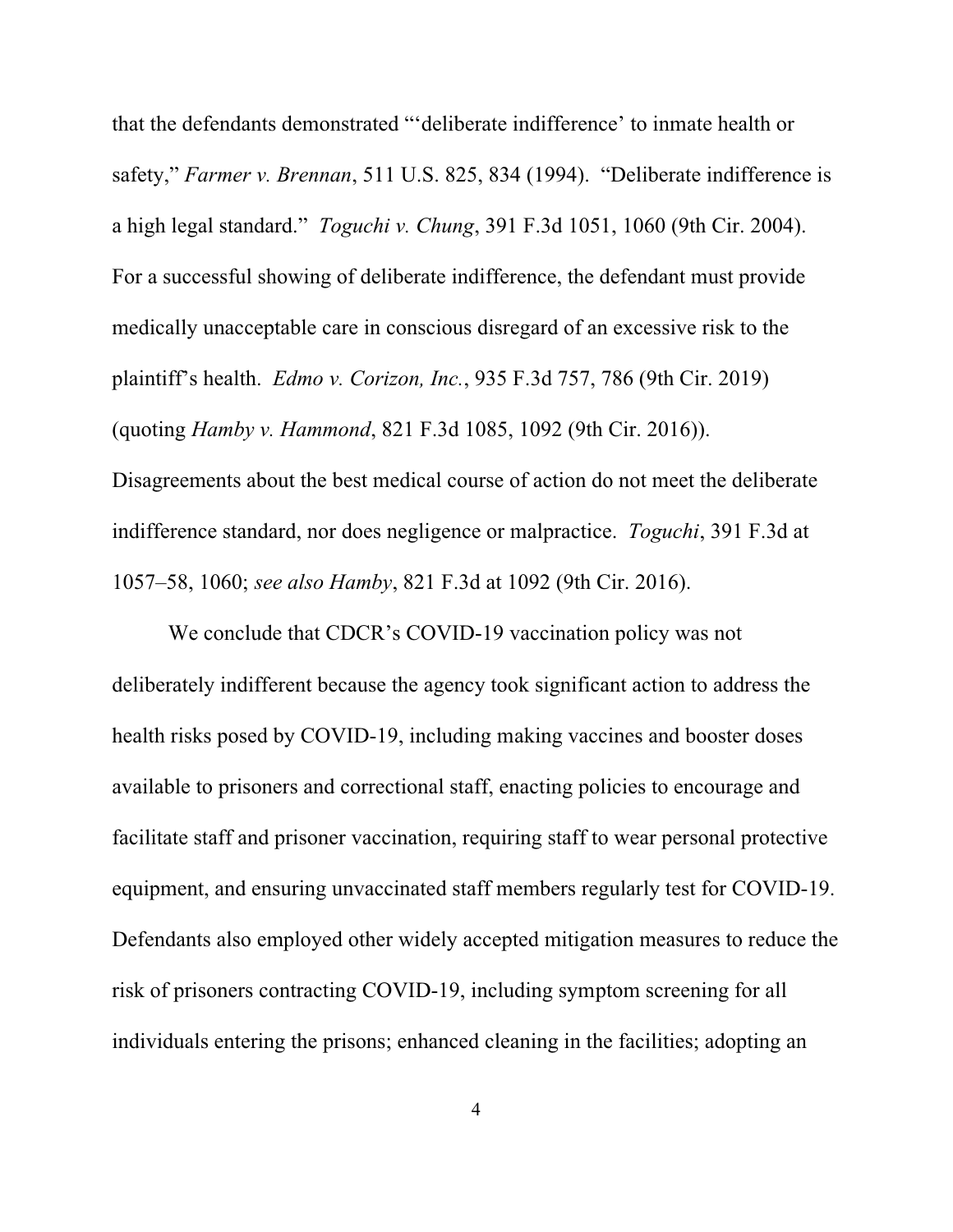outbreak action plan; upgrading ventilation; establishing quarantine protocols for medically vulnerable patients; and testing, masking, and physical distancing among inmates**.** In light of these uncontested facts, Defendants did not ignore or fail to respond to the risk of COVID-19 generally, nor did they disregard the importance of vaccination as a key mitigation measure specifically.

Plaintiffs and the Receiver argue Defendants' approach was deliberately indifferent because: (1) CDCR disregarded the Receiver's conclusion that, "given the rapid and ongoing spread of the Delta variant in California, *mandatory COVID-19 vaccination for institutional staff is necessary to provide adequate health protection for incarcerated persons*"; and (2) "[o]nce COVID-19 infection has been introduced into a prison, it is virtually impossible to contain"; and (3) staff are the primary vector for introducing the virus to correctional facilities. Plaintiffs further argue that a staff vaccination mandate is necessary to protect inmates from the risks of COVID-19 because CDCR's other mitigation measures are insufficient—masking and physical distancing are inconsistently enforced in prison, and testing offers only limited protection. In support of this position, the Receiver points to a study showing that full vaccination consistently reduces household viral spread of the alpha and delta variants of COVID-19. The Receiver also notes that, in the absence a full staff vaccination mandate, CDCR experienced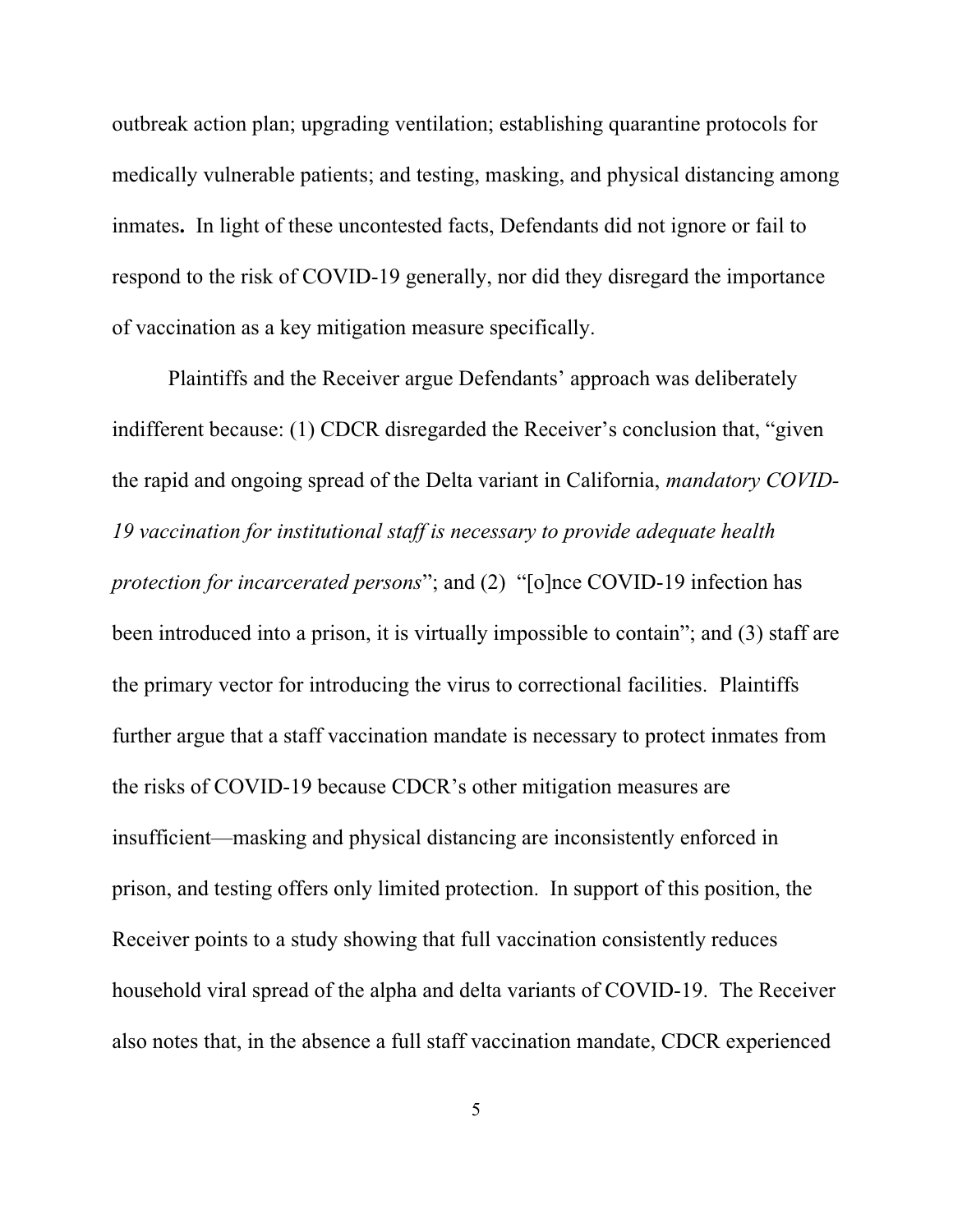approximately 2.5 times the infection rate of the California general population during the peak of the Omicron variant.

A decision to adopt an approach that is not the most medically efficacious does not itself establish deliberate indifference, *see Toguchi*, 391 F.3d at 1057–58, and the record does not include evidence demonstrating how much more effective a vaccine mandate would be compared to Defendants' existing measures to mitigate the introduction and spread of COVID-19 in a custodial environment, nor is it clear from the record that this is an unquantifiable figure. Moreover, the Receiver's authority extends to the prison's health care system, not overall prison administration. Defendants are tasked with meeting non-medical imperatives such as maintaining sufficient staffing to operate the state's correctional institutions safely. Defendants and Intervenor stress that over 700 correctional officers are currently eligible to retire, and suggest some correctional staff may do so rather than continue to work in the face of a vaccine mandate. The district court's orders denying Defendants' and Intervenor's motions for stay deemed Defendants' staffing concerns "speculative," but the district court did not make specific findings regarding the total number of correctional personnel, the impact the loss of up to 700 correctional officers would have on CDCR's ability to safely operate the prisons and provide programming, the likelihood that staff eligible to retire